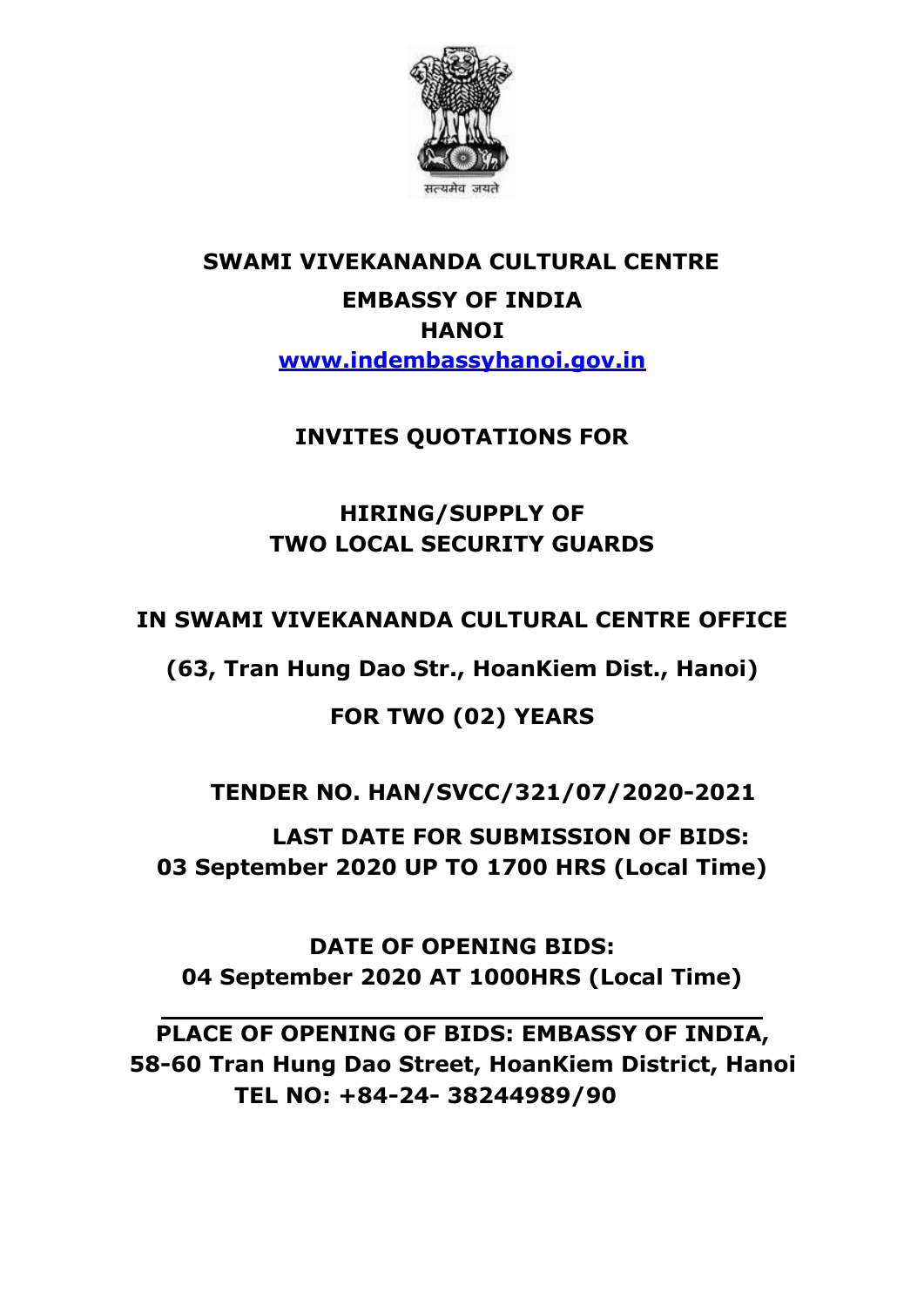### **No. HAN/SVCC/321/07/2020-2021 SWAMI VIVEKANANDA CULTURAL CENTRE EMBASSY OF INDIA HANOI**

### **NOTICE INVITING TENDER FOR TWO (02) PROFESSIONALLY TRAINED LOCAL SECURITY GUARDS IN SWAMI VIVEKANANDA CULTURAL CENTRE OFFICE(63, TRAN HUNG DAO STR., HOAN KIEM DIST., HANOI)**

#### **HAN/SVCC/321/07/2020-2021Dated 17 August 2020**

#### **1. Introduction**

1.1. Sealed tenders in 2 (two) Bid Envelopes System are invited from eligible bidders located and based in Vietnam, for providing two (2) trained male Security Guards (hereinafter called LSG) for security duties at Swami Vivekananda Cultural Centre office, 63, Tran Hung Dao Str., HoanHiem Dist., Hanoi as per terms and conditions set forth in the TenderDocument.

1.2. This Notice Inviting Tender (NIT) is being issued with no financial commitment and the Embassy reserves the right to change or vary any part thereof of the NIT at any stage. Embassy also reserves the right to withdraw the NIT, should it become necessary at anystage.

1.3. Embassy's decision on the pre-qualification and selection of the Service Provider shall be firm andfinal.

### **2. Eligibility**(**Pre-Qualification**)

The invitation of tender is open to all eligible bidding companies who fulfil conditions as mentioned below: -

2.1. Bidding company should have a minimum of **five years** of overall experience in providing security personnel and relatedservices.

2.2. The company should have proven expertise in the field of security in the Vietnam and should have also provided security services to any govt/semi govt./autonomous body/High Commission/ Consulate, etc. Proof in respect of services provided to such agencies must be provided in the form of copy of contracts,etc.

2.3. Bidding Company must submit a copy of the security related topics covered during training schedule of theguards.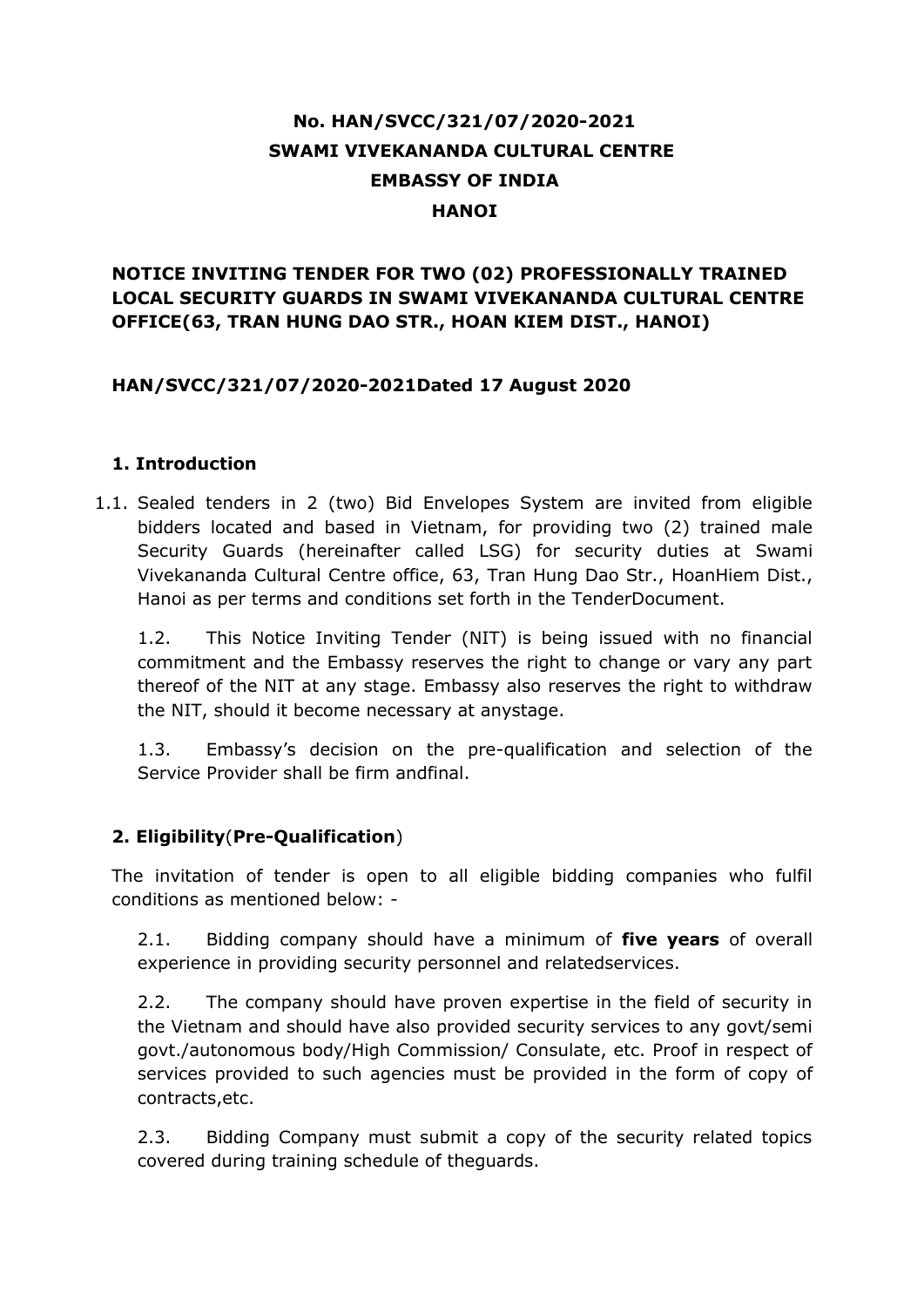2.4. Bidding Company must include, as part of its tender, attested copies of documents mentioned at **Sl. No. (a) to (f)** mentioned below as testimony of qualification to perform thecontract.

**Note**: The Embassy of India, Hanoi reserves the right to ask for any additional documents from the bidders to substantiate issues related to financial health of the company, local police clearance/ verification, partnership agreements, etc, in order to establish holistic credentials of the bidding company.

### **3. Critical Minimum Quality Parameters of SecurityGuards**.

The Service Provider shall meet the following critical minimum quality parameters for security guards:-

(a) **Age**. Security Guards should not be more than **40 years** of age. Security supervisor should not be more that**50 years** ofage.

(b) **Physical and Mental Fitness**. Security Guards should be physically and mentally fit. They should not suffer from an apparent disability including obesity/ overweight that would hinder efficient discharge of the duties typical to security guards**. Firm should submit medical fitness certificate in respect of every LSG**.

(c) **Character & Antecedents Verification:** The service Provider shall provide only such Security Guards who have been vetted by Vietnam Government's security department in terms of past record, character and antecedents. The Service Providers should be able to provide background details of the LSGs and also proof ofvetting.

(d) **Education**. Security Guards should have got education at least up to 10th standard or matriculationequivalent.

(e) **Uniform**. Security Guards shall perform their duties in smartuniforms and their overall appearance shall be neat andclean.

(f) **Training**. Security Guards shall possess training in basic security duties such as access control and anti-sabotage checks (of person, baggage and vehicles) including the use of basic security tools such as Handheld Metal Detector (HHMD), Door Frame Metal Detector (DFMD), CCTV monitoring, baggage and letter scanners, etc. They shall possess knowledge of the potential threats in general terms and also knowledge of whatis "**suspicious**"intermsof men and material.

(g) **Supervision**. The provider should have a system of undertaking supervisory checks of functioning of LSGs to ensure that the supplied LSGs are discharging their duties with efficiency. The service provider should clearly spell out as to what will be the system of supervision/ surprise checks so as to achieve the above objective e.g. number of scheduled and surprise visits in a givenperiod.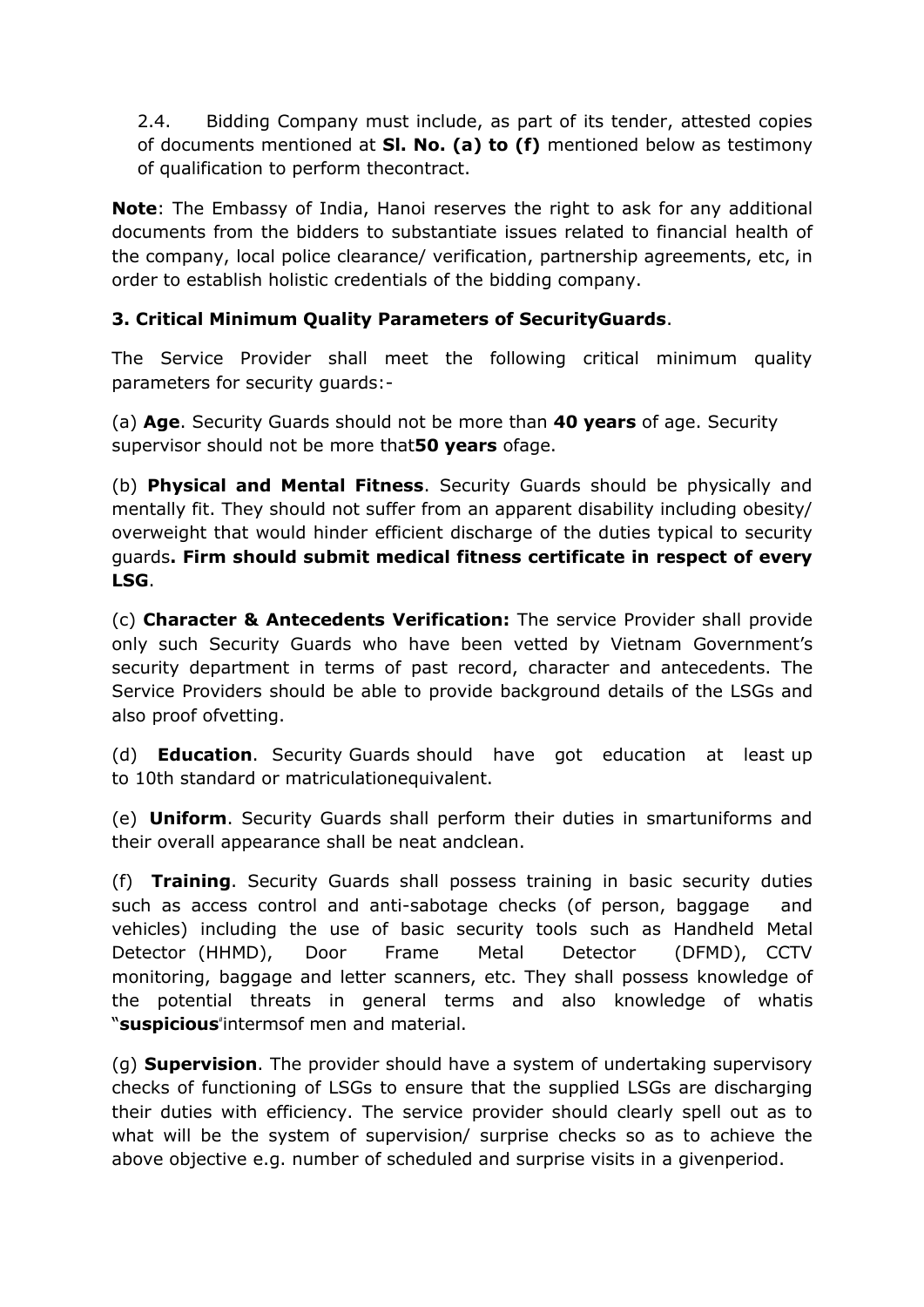(h) **Knowledge of Language**. The LSGs should be proficient in local language and should possess English LanguageSkills.

(i) **Registration**. Service provider shall provide proof of compliance as regards local laws and statutory regulations in running a private securitycompany.

(j) **Other Clients**. Service provider shall furnish information about its other clients including period and type of service rendered in broadterms.

(k) **Service Conditions of Security Guards**. Service provider shall provide details of salary, gratuity, allowances, leave, etc of the securityguards.

(l) **Rotation of Staff**. Service provider shall have sufficient number of LSGs on its roll so that the staff is rotated periodically. Ideally the staff shall change after every **4months**.

(m) The service provider shall not pay wages lower than minimum wages of labour as fixed by the local authorities. Payment of other admissible benefits, if any, like bonus, leave etc. to the employees deputed at Swami Vivekananda Cultural Centre (SVCC)shall solely be the liability of the bidding company and not that of theEmbassy.

(n) The service provider shall be responsible for dropping and picking up the security staff to/from SVCC.

(p) The Bidding Company is to ensure compliance of all mandatory labour laws/regulations laid down by the Government of the Vietnam and any other relevant Acts and regulations enforceable from time to time without any liability on the Embassy of India, Hanoi or without any responsibility for statutory compliance of any kind by theEmbassy.

**4. Scope of Work**. The scope of work of the LSGs is asfollows: -

(a) Two Local security guards @ 1 Security Guard at a time in two 12 hourly shifts from 7 a.m. to 7 p.m. and from 7 p.m. to 7 a.m. X 7 days a week at the Centre.

(b) Take periodic patrolling and surveillance for suspected activities of visitors inpremises.

(c) Keep watch over for any sabotage, damage, fire and safeguard the property, men, material, machines and document system atsite.

(d) Monitor X-ray machine, use of Hand Held Metal Detector, Door Frame Detector and assist in regulating visitors to the premises while being polite and courteous withvisitors.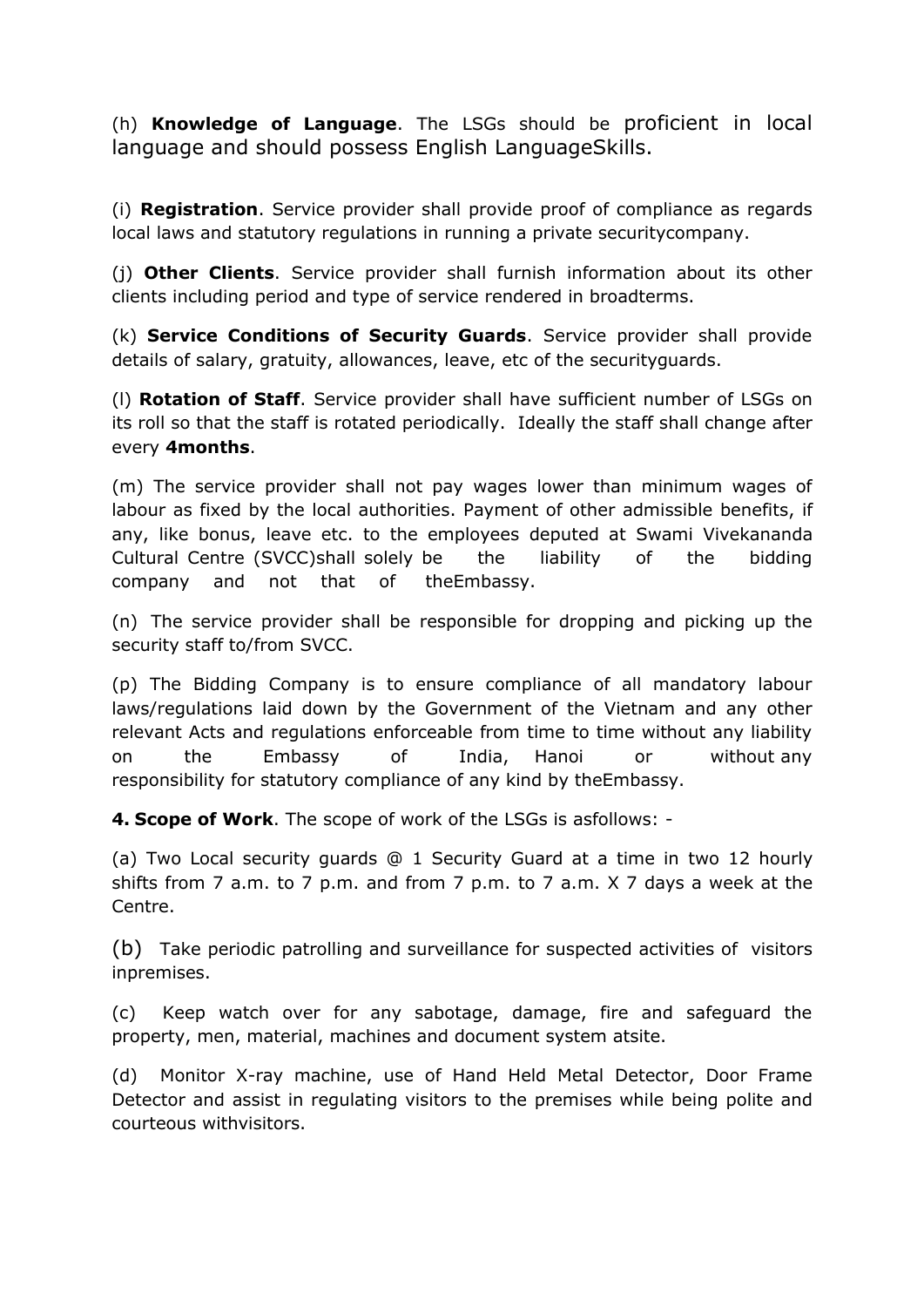(e) To be alert and detect unattended packages and strange objects and respond in emergency situations like fire, law & order, medicaletc.

(f) Security Guards to be very alert on duty, both physically and mentally throughout the shift and report any issues immediately to the supervisory officer in the Embassy.

(g) Company will ensure to maintain proper supervision over the security personnel with regards to their discipline, alertness, proper uniform, conduct in the course of their duty and carry out periodicinspections.

(h) Perform all security duties assigned by the Embassy of India, Hanoi and SVCC, Hanoi.

(i) MustpossessbasicqualificationfortraininginFireFighting.

### **5. TenderingProcess**

5.1. Tender is invited in two parts i.e. (i) Technical Bid (containing Bid Security Deposit) and (ii) FinancialBid.

5.2. Interested bidders may like to send the bides as per Annexure C in sealed condition and with clear identification on envelop through post addressed to Head of Chancery, Embassy of India, 58-60 Tran Hung Dao, HoanKiem, Hanoi, clearly marked as **'Technical and Financial Bid for Security Guards for Swami Vivekananda Cultural Centre, Embassy of India, Hanoi'**, latest by **03 September 2020 up to 1700 hrs**. Bids will open at **1000 hrs on 04 September 2020**.

**5.3.** The Embassy will not be responsible for any delay in receipt of bids or missing of bids while in transit/post. **Bids received by email/ fax will be rejectedout-rightly.**

5.4. The validity of the bids must be for six months with effect from the date of opening of the bids. All bids should be in English languageonly.

5.5. The proforma for technical and financial bids is placed at **Annexure A**and **Annexure B** respectively.

5.6. **Late Applications**. Any application received after the last date and time for submission for the same, shall not be accepted. Applications received after the last date shall be summarily rejected and returned to addresseeunopened.

### **6. Technical BidEvaluation**.

6.1. In the first stage, only the envelopes, containing the Technical Bid will be opened on the appointed date and time, in presence of the bidding companies (one representative each) and shown as a token of receipt of the documents in time. The sealed envelope containing the Financial Bid will be shown to the members present, but will not be opened at thisstage.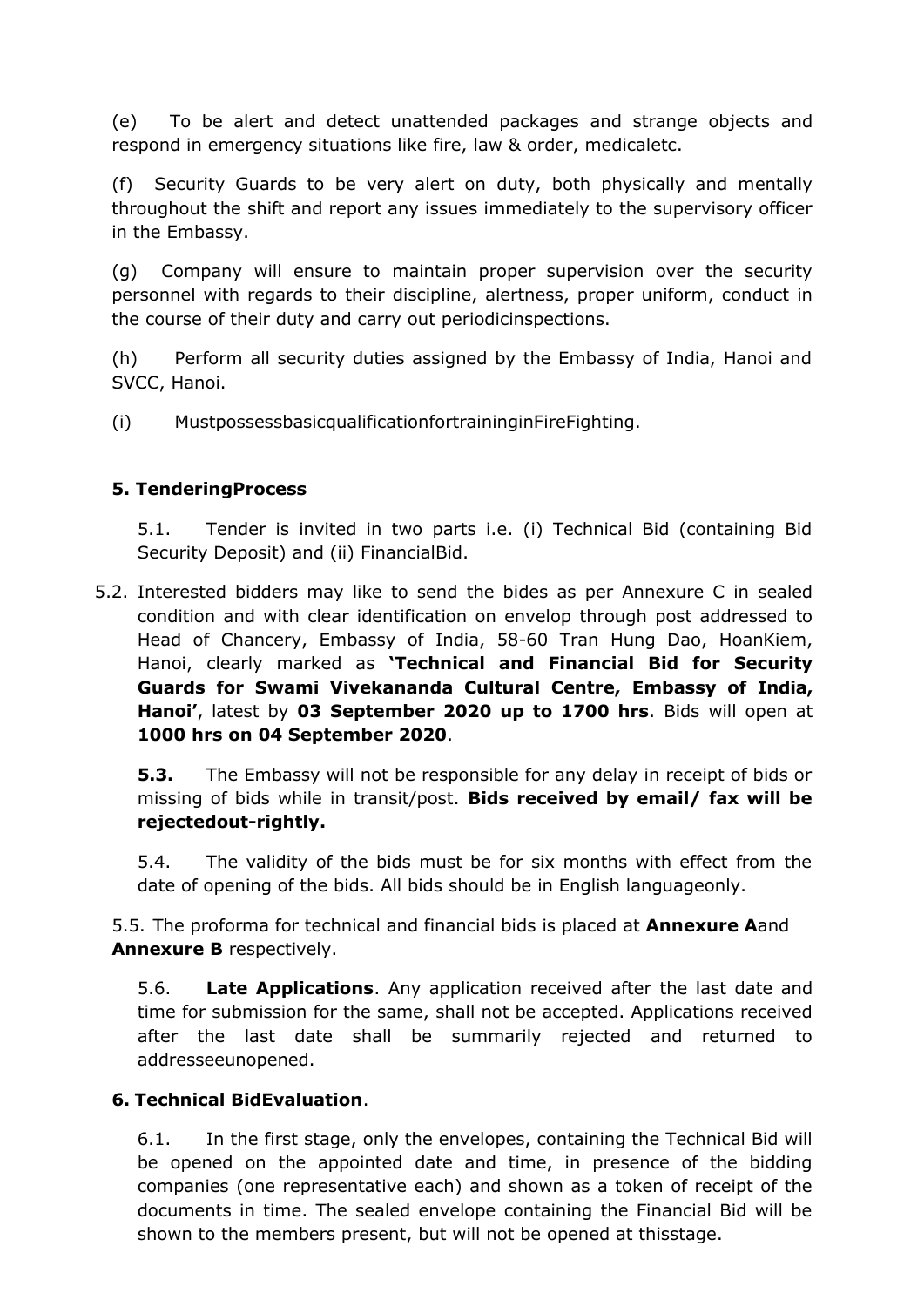6.2. The Technical Bids will be examined and evaluated by Embassy subsequently on the basis of responses to the NIT. Bidding companies which do not qualify in the technical evaluation will not be considered for qualification to the Financial Bid stage and their financial bids will be returnedunopened.

### **7. Financialbids**

7.1. Bidding companies, which have qualified in the Technical Bid stage, will be informed by email to be present on the date and time fixed by the Embassy and the financial bids will be opened in theirpresence.

7.2. After opening of the financial bids, Lowest Bidder will be announced based on the lowest financial quote. The final decision of the Embassy on award of contract will be communicated in due course. The notification of award will constitute the formation ofcontract.

**8. Commencement of Contract**. The Services of the Lowest Bidder will be availed by the Embassy with effect from **08th September**, *subject to competent.* Payments in respect of the security services provided by the company will be made on monthly basis, through banktransfer.

### **9. AdditionalInformation**

9.1. The Bidder shall not utilize or publicize or disclose or part with any statistic, data or information collected with assignment/contract without the express written consent of Embassy ofIndia.

9.2. No terms and conditions other than as stipulated above will be entertained. Tenders without acceptance of the terms and conditions stipulated above are liable to be rejected.

9.3. The Embassy reserves the right to accept or reject any or all the tenders without assigning any reasonsthereof.

9.4. **Medical Facility**. Service provider is responsible for providing medical facility to the security personnel deployed at SVCC.

**10. Termination of Contract**. The Embassy reserves the right to terminate the, contract at any time by giving **one month's advance notice**. However, the Embassy shall also have the right to terminate the Contract by giving a lesser period of Notice under special circumstances, such as security considerations, violation of privacy laws etc. The Service Provider may terminate the contract by giving **three months advance notice** with justification for termination of services.

**11. Force Majeure**. For the purpose of this clause,"ForceMajeure"shallmeananeventbeyondthecontroloftheservice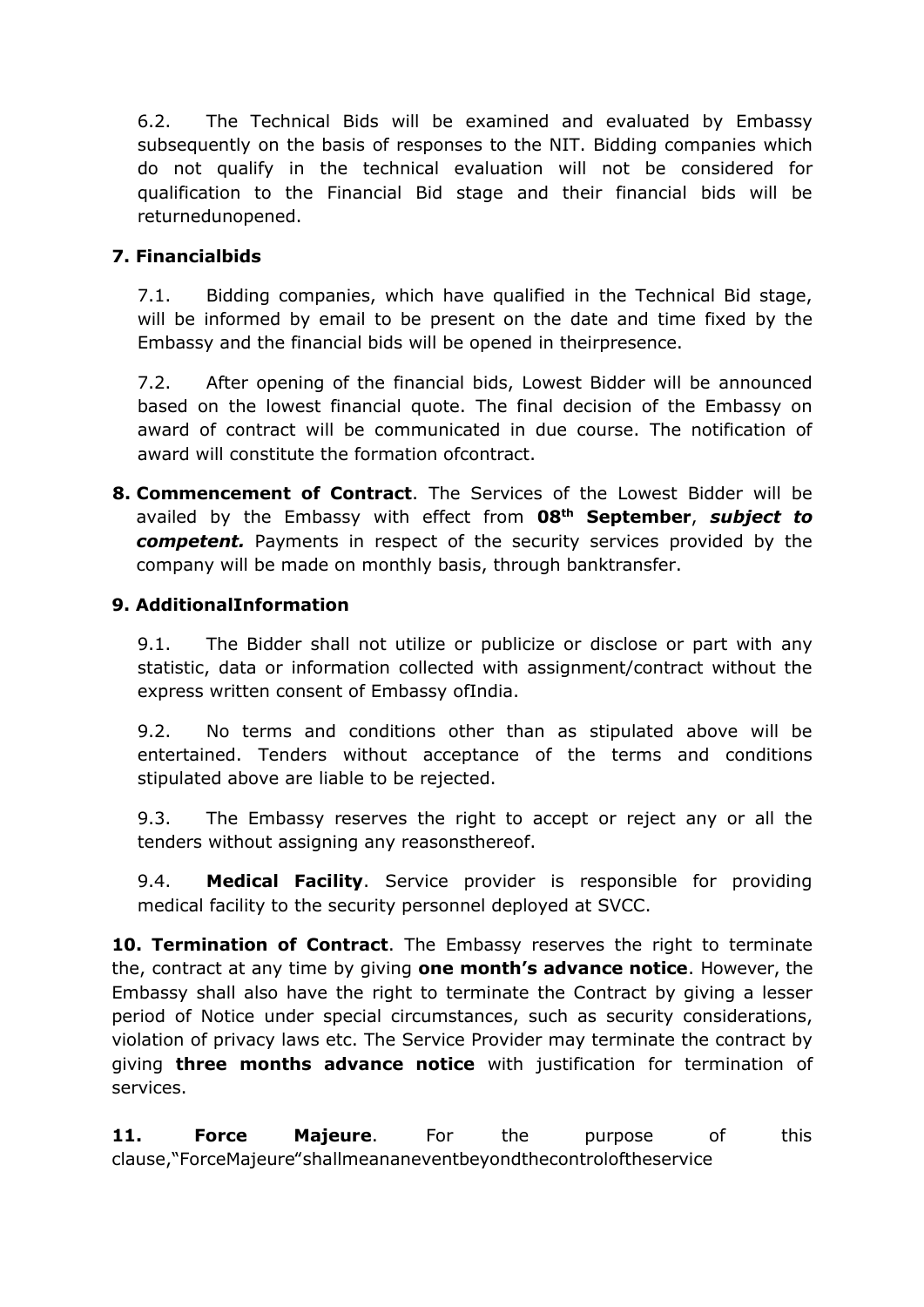provider and not involving the service provider's fault or negligence. If a Force Majeure situation arises, the service provider shall promptly notify the authority in writing of such conditions and the cause thereof. Unless otherwise directed by the Embassy in writing, the service provider shall continue to perform its obligations under the contract as far as is reasonably practical.

**12. Settlement of Disputes and Arbitration**. All disputes, differences and questions arising out of or in any way touching or concerning this agreement or subject matter thereof or the representative rights, duties or liability of the parties shall be referred to the sole arbitration of any person nominated by the Embassy of India, Hanoi. The arbitration shall be in accordance with the **existing rules of Vietnam** in this regard. The arbitrator shall be entitled to extend the time of arbitration proceedings with the consent of theparties.

**13. Point of Contact**. For any tender-related enquiry/ query/ clarificationplease contact:-

**Head of Chancery Embassy of India Hanoi Email: [hoc.hanoi@mea.gov.in](mailto:hoc.hanoi@mea.gov.in) Telephone- +84-24- 38244989/90**

**14. Sign and Seal**. The Bidder must sign and affix his seal on every page of the Tender Document and the complete signed tender document must besubmitted.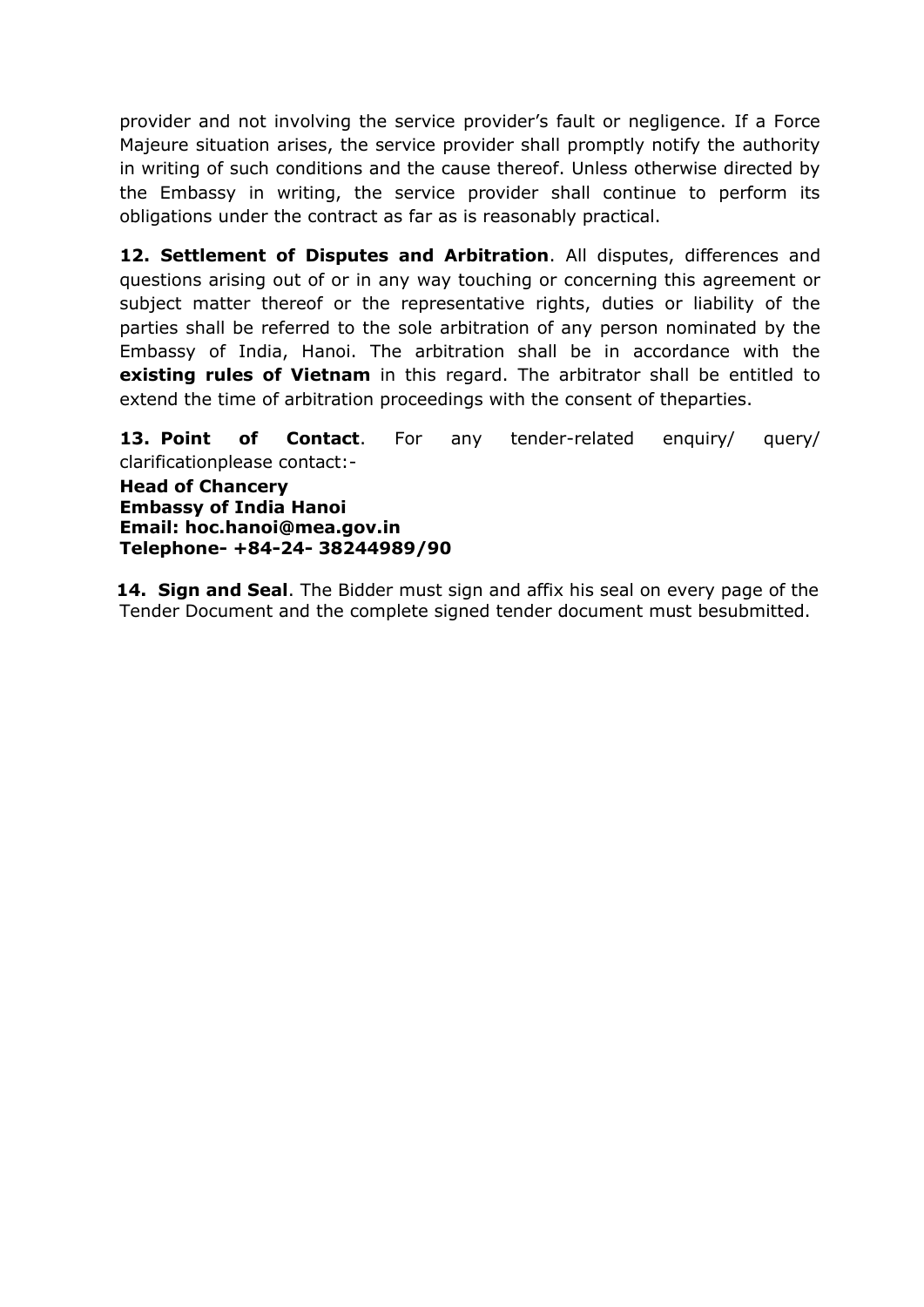#### **TECHNICAL BID PROFORMA**

- 1. Name of thefirm:
- 2. Address of the RegisteredOffice:
- 3. Correspondence address:
- 4. Contactdetails:
	- (a) Telephone:
	- (b) Fax:
	- (c) E-mail:

| S.<br>No. | <b>Requirements</b>                                                                                           |  |  |
|-----------|---------------------------------------------------------------------------------------------------------------|--|--|
|           | (a) Brief introduction of the company                                                                         |  |  |
|           | (b) Previous experience in the field (minimum of five years)                                                  |  |  |
|           | (c) Local level security industry knowledge (documented references of<br>Govt and<br>private clients needed). |  |  |
|           | (d) Registration Certificate & license for the services (duly attested<br>copies to be<br>enclosed)           |  |  |
| 2.        | Qualification and experience of the security quards proposed to be<br>deployed for the job                    |  |  |
| 3         | (a) Details of Current contracts of security services undertaken by the<br>firm                               |  |  |
|           | (b) Details of past contracts of security services undertaken by the firm                                     |  |  |
|           | (c) Testimonials [Clients' letters / certificates etc.]                                                       |  |  |

[Signature(s) of the Tenderer(s) with Name, Designation, Date & Seal]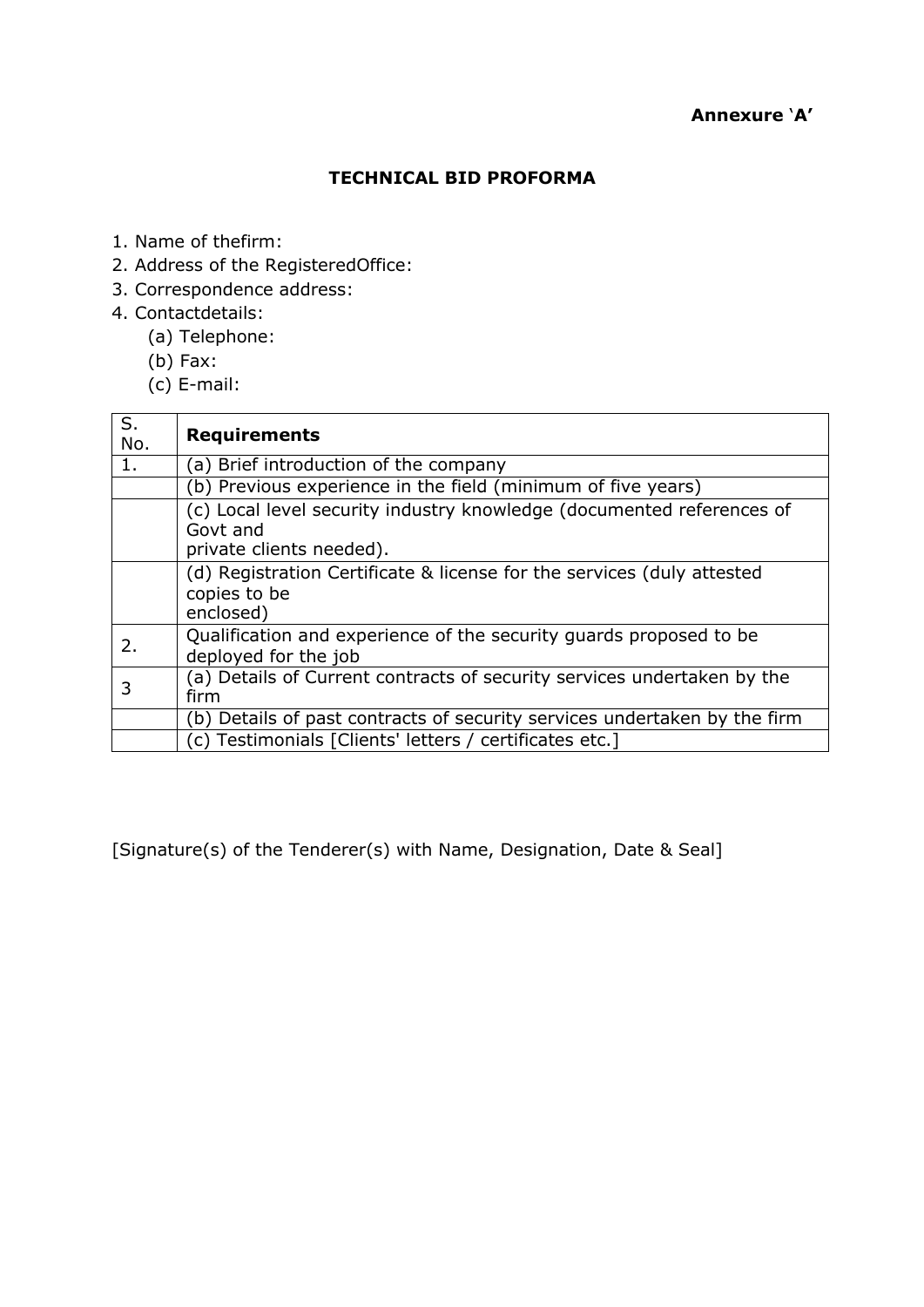### **Annexure** '**B'**

#### **Financial Bid Proforma**

- 1. Name of thefirm:
- 2. Address of the RegisteredOffice:
- 3. Correspondence address:
- 4. Contactdetails:
- (a) Telephone:
- (b) Fax:
- (c) E-mail:

| Ser | Item                                                                                 | <b>Charge s</b><br>(in VND) | Remarks, if<br>any |
|-----|--------------------------------------------------------------------------------------|-----------------------------|--------------------|
| (a) | Monthly charges for Three Security Guard<br>(8 hours day shift duty 7 days per week) |                             |                    |

[Signature(s) of the Tenderer(s) with Name, Designation, Date & Seal]

\*\*\*